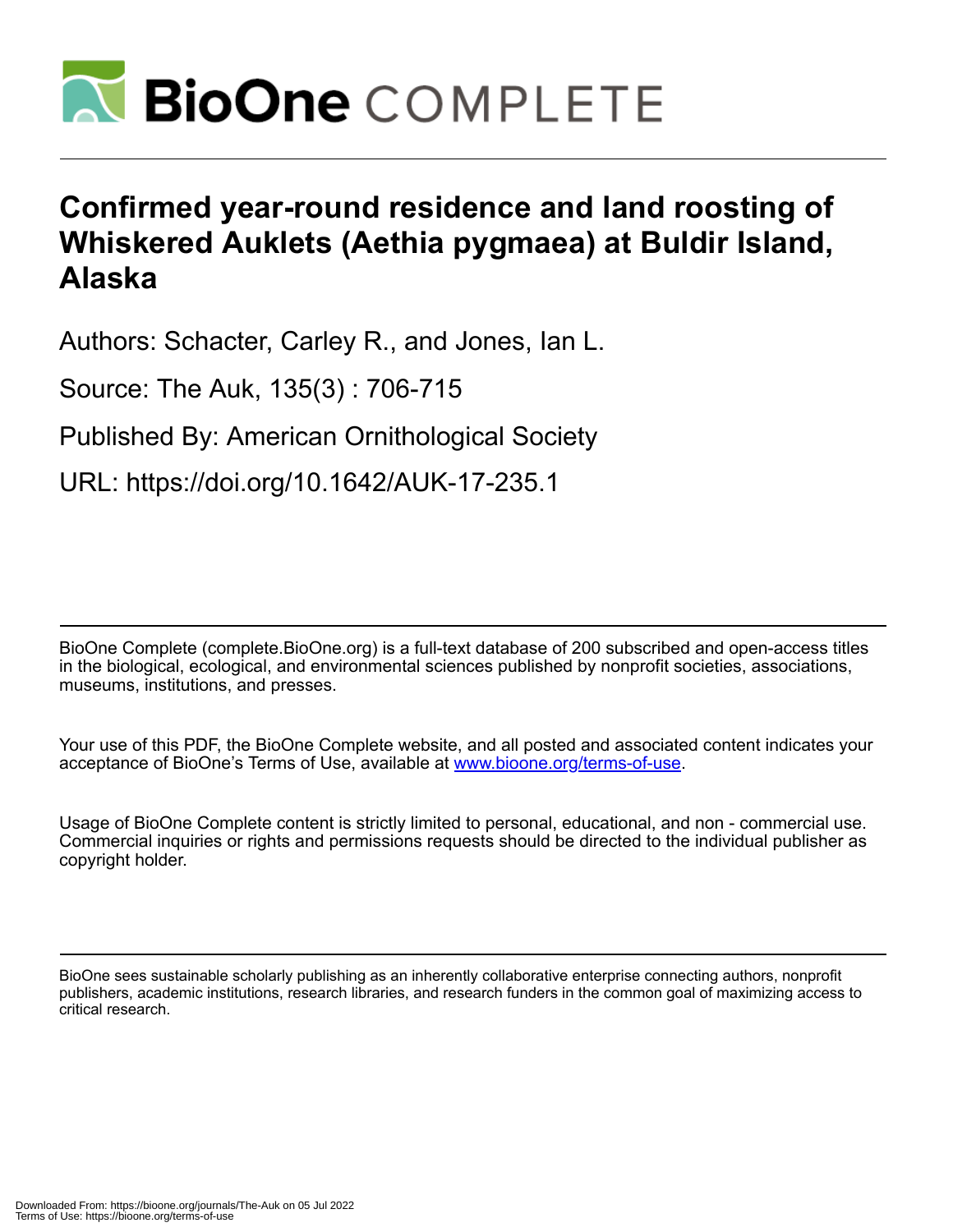

RESEARCH ARTICLE

# Confirmed year-round residence and land roosting of Whiskered Auklets (Aethia pygmaea) at Buldir Island, Alaska

## Carley R. Schacter\* and Ian L. Jones

Department of Biology, Memorial University of Newfoundland, St. John's, Newfoundland and Labrador, Canada \* Corresponding author: [crs634@mun.ca](mailto:crs634@mun.ca)

Submitted December 11, 2017; Accepted March 17, 2018; Published May 30, 2018

#### ABSTRACT

Most seabirds are constrained to forage near breeding sites when incubating and provisioning offspring but at other times are free to migrate to more favorable foraging habitat. Auklets (Aethia and Ptychoramphus spp., family Alcidae) are considered to be highly mobile during the nonbreeding season, except for one species, the Whiskered Auklet (Aethia pygmaea), which anecdotal evidence indicates remains close to breeding colonies year round. To clarify Whiskered Auklet year-round whereabouts, we deployed light-based archival geolocation ''tags'' onto breeding adults in 2013 and 2014. To quantify activity on land we used wet–dry logs from the tags and automated digital sound recording of vocalizations at Buldir Island, Aleutian Islands, Alaska, during 2014–2015. Tagged Whiskered Auklets ( $n =$ 17) breeding at Buldir remained close to the island all year (mean distance from Buldir 199 km in latitude, 49 km in longitude, which is comparable to measurement error of bird-borne tags recorded in other studies). Audio recordings confirmed presence of vocalizing birds on land from March to October and wet–dry data indicated roosting on land between sunset and sunrise year-round (including more than 14 hr of each 24 hr period in December), except for nocturnal trips to sea during full moons. Our results quantified the extraordinary year-round residency and land roosting of Whiskered Auklets at Buldir. Although it is impossible to generalize from our single study, if typical across this species' range, this places Whiskered Auklets well outside the behavior of all other auks and most seabirds. Yearround residence near breeding sites and land roosting may be behavioral adaptations that interact with the use of near-shore tide rip foraging habitat in a tradeoff of metabolic costs against foraging success.

Keywords: Aethia pygmaea, auklet, geolocation, migration, residence, seabird, tracking

#### Confirmation de la résidence à l'année et du repos en milieu terrestre d'Aethia pygmaea sur l'île Buldir, en Alaska

#### **RÉSUMÉ**

La plupart des oiseaux marins sont contraints de rechercher leur nourriture près des sites de reproduction lorsqu'ils couvent ou nourrissent leurs jeunes mais ils sont libres de migrer vers des habitats d'alimentation plus favorables en d'autres temps. On considère qu'Aethia spp. et Ptychoramphus spp. (famille des Alcidés) sont très mobiles en dehors de la saison de reproduction, à l'exception d'une espèce, Aethia pygmaea, pour laquelle des preuves anecdotiques indiquent qu'elle reste près des colonies de reproduction toute l'année. Afin de vérifier les allées et venues d'A. pygmaea au cours de l'année, nous avons installé des balises archives de géolocation par la lumière sur des adultes nicheurs en 2013 et 2014. Pour quantifier l'activité terrestre, nous avons utilisé les enregistreurs d'humidité (sec/ humide) des balises et un enregistrement numérique automatisé des vocalisations sur l'île Buldir, dans les Aléoutiennes, en Alaska, en 2014-2015. Les individus marqués ( $n = 17$ ) se reproduisant sur Buldir sont demeurés dans les environs de l'île toute l'année (distance moyenne de Buldir de 199 km en latitude et de 49 km en longitude, ce qui est comparable aux erreurs de mesure des balises portées par des oiseaux dans d'autres études). Les enregistrements audio ont confirmé la présence d'oiseaux vocalisant sur terre entre mars et octobre et les données des enregistreurs d'humidité ont confirmé le repos en milieu terrestre entre le coucher du soleil et le lever du soleil tout au long de l'année (incluant plus de 14 heures pour chaque période de 24 heures en décembre), sauf pour les déplacements nocturnes vers la mer lors des pleines lunes. Nos résultats ont permis de quantifier l'extraordinaire résidence à l'année et le repos en milieu terrestre d'A. pygmaea sur Buldir. Bien qu'il soit impossible de généraliser à partir de notre étude seulement, ce comportement, s'il est typique à l'ensemble de l'aire de répartition de l'espèce, est bien différent de celui des autres pingouins et de la plupart des oiseaux marins. La résidence à l'année près des sites de reproduction et le repos en milieu terrestre peuvent être des adaptations comportementales qui interagissent avec l'utilisation de l'habitat d'alimentation associé aux remous de marée près du rivage, pour un compromis entre les coûts métaboliques et le succès d'alimentation.

Mots-clés: géolocalisation, suivi, oiseau de mer, résidence, migration, Aethia pygmaea

Q 2018 American Ornithological Society. ISSN 0004-8038, electronic ISSN 1938-4254

Direct all requests to reproduce journal content to the AOS Publications Office at pubs@americanornithology.org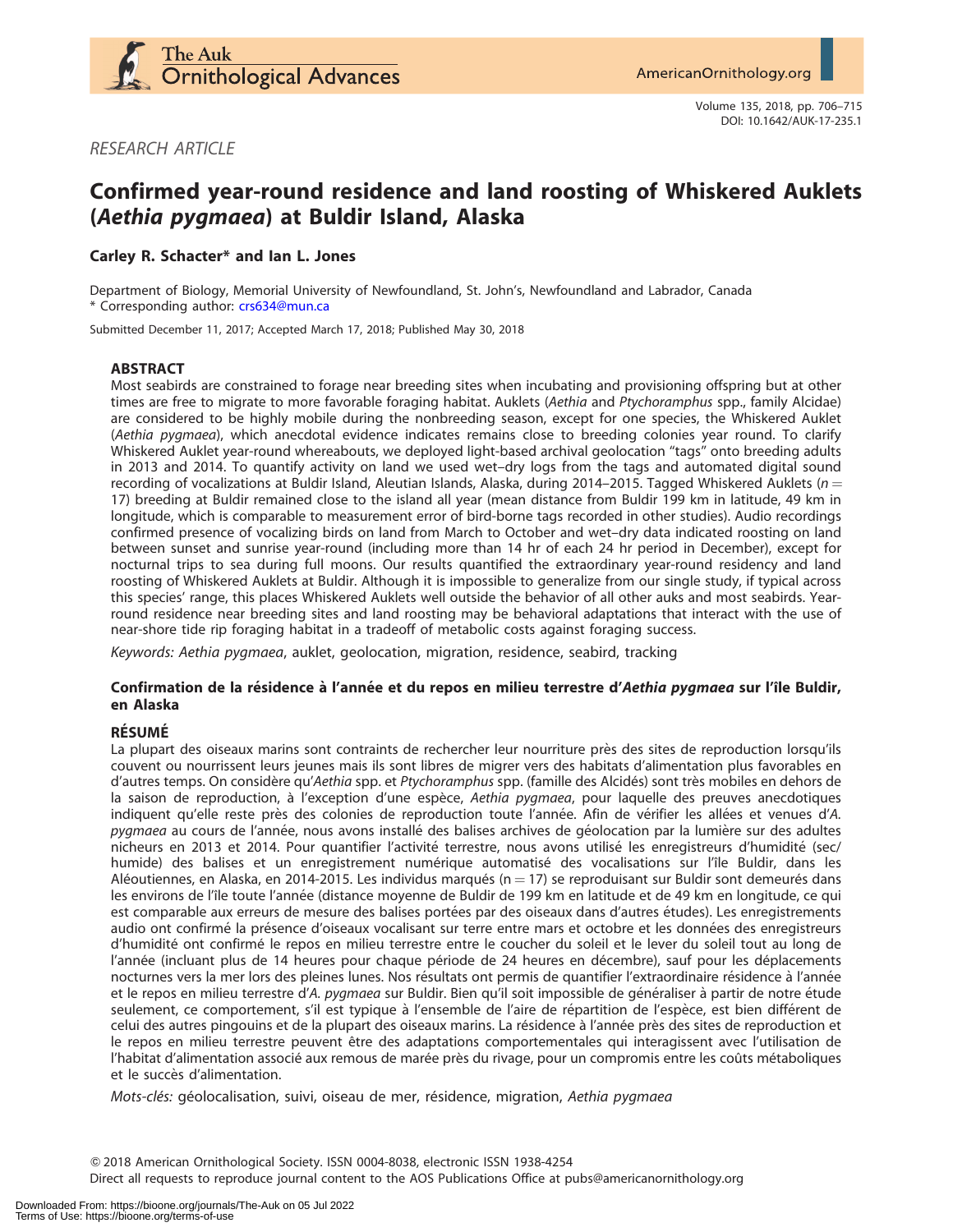## INTRODUCTION

Whiskered Auklets (Aethia pygmaea) are small, planktivorous, highly ornamented, and otherwise unusual members of the auk family (Alcidae; Byrd and Williams 1993, Hunter et al. 2002, Jones et al. 2007, Seneviratne and Jones 2008). Among their most enigmatic traits is their possible year-round resident status near breeding sites (Byrd and Gibson 1980, Gaston and Jones 1998, Williams et al. 2003) and land-roosting after the breeding season (Zubakin and Konyukhov 2001). True seabirds are generally considered to be independent of land, except during the breeding season, when they are constrained to roam within foraging range of the breeding site by the need to incubate and provision offspring (Nelson 1980), while during the nonbreeding season they are free to migrate to ideal foraging habitat (e.g., Arctic Tern [Sterna paradisaea]; Egevang et al. 2010). Uniform year-round residence at breeding sites by seabirds is rare, with some exceptions, including land-roosting marine cormorants that typically forage near shore (Nelson 2005) and several penguins with year-round residence near their breeding colonies (Williams 1995). Nevertheless, such behavior would be expected to be favored if a reliable supply of food is available locally all year, and/or if there are territorial advantages to regular year-round visits to the colony. Although resident seabird species avoid the costs associated with migration, they would incur possible metabolic costs from remaining in seasonally less favorable habitat, and/or expending more energy foraging for lower-quality prey (Garthe et al. 2012).

Among auks, nearly year-round occurrence at breeding colonies has been documented for a few species, including Common Murre (Uria aalge; Harris and Wanless 1990) and Cassin's Auklet (Ptychoramphus aleuticus; Ainley and Boekelheide 1990), at a few sites, but for these species attendance lapses following the breeding season (i.e. September–October) and is sporadic rather than daily in winter. Whiskered Auklets are small (mean mass  $\sim$ 120 g), planktivorous alcids endemic to the Aleutian, Commander, and Kuril islands (Byrd and Williams 1993, Gaston and Jones 1998, Zubakin and Konyukhov 2001, Hunter et al. 2002; Figure 1). They have mainly nocturnal colony attendance throughout the Aleutian and Commander islands (52-54°N; Knudtson and Byrd 1982, Byrd and Williams 1993, Zubakin and Konyukhov 2001). However, in the Sea of Okhotsk (at least at Iona Island,  $56^{\circ}$ N; Figure 1), breeding activity is apparently diurnal, with minimal activity in darkness (Andreev et al. 2012). Colonies in the Sea of Okhotsk also differ from all other parts of Whiskered Auklets' range, in that breeding islands are icebound during winter, lying well within the region of continuous ice cover every year (e.g., Figure 1, and figure

1a in Nihashi et al. 2009), cautioning against drawing inference about the entire species from data from one population.

Only vague anecdotal information has been published concerning Whiskered Auklets' nonbreeding-season activities. For example, Stejneger (1885), based on the discovery of one bird aboard ship sheltering in a sail fold, stated, "This would indicate that they pass the night in holes as long as they are near land.'' Murie (1959) noted that, "According to the natives, this species also winters in the Aleutian Islands and, as is the habit of the Least Auklet, it enters the rocky crevices to roost," it being unclear whether this refers to winter roosting or simply to nesting in rock crevices during summer. Byrd and Gibson (1980) suggested that the large concentration of birds wintering in narrow passes in the Andreanof Islands might breed elsewhere (i.e. in the Islands of Four Mountains, 430 km to the east), inconsistent with residency near their breeding sites. Finally, Zubakin and Konyukhov (2001) observed nightly nocturnal land roosting by juveniles 6 weeks after fledging (September) at a Whiskered Auklet colony site at Buldir Island, Alaska—the only unequivocal evidence of colony attendance and land roosting outside the breeding season. Sparse data from ship-based surveys suggest that Whiskered Auklets' at-sea winter distribution is restricted to areas within a few kilometers of the Aleutian Islands, close to known or suspected breeding areas (Byrd and Gibson 1980, Byrd and Williams 1993, Renner et al. 2008, Piatt and Drew 2015). Analyses of long-term monitoring data have shown that Whiskered Auklet productivity and annual adult survival at Buldir Island depend mainly on local conditions the previous winter and spring (Jones et al. 2007, Bond et al. 2011a), consistent with individual Whiskered Auklets wintering near their breeding sites, but no direct evidence exists to test this hypothesis. Due to lack of visits to breeding colony sites in winter, and lack of individual tracking data, it remains unconfirmed whether this species is sedentary year-round or if birds disperse along and/or beyond the Aleutian Islands chain outside the breeding season, and whether land-roosting at night is continuous or sporadic.

The development of small, lightweight geolocation devices now allows tagging of Whiskered Auklets for the first time (Bridge et al. 2011, Wilson and Vandenabeele 2012). We had 3 objectives for this study: (1) using geolocation devices, test the hypothesis that Whiskered Auklets are year-round residents near their breeding sites at Buldir Island, Alaska; (2) using wet–dry sensors from these tags, test whether Whiskered Auklets roost continuously or sporadically on land in winter; and (3) further examine Whiskered Auklet year-round activity on land using automated digital audio recording devices placed near breeding sites at Buldir.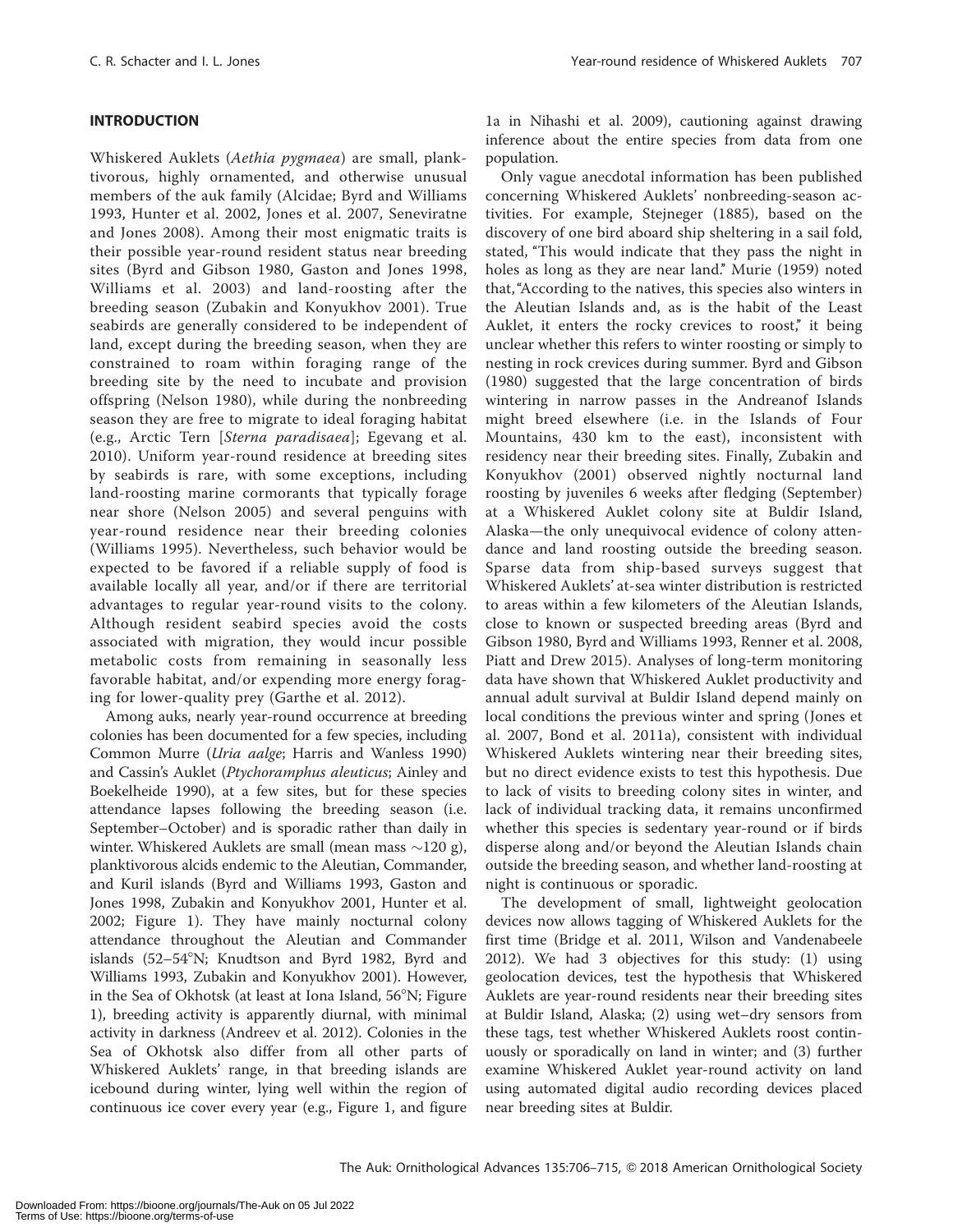

FIGURE 1. World breeding range of Whiskered Auklet showing location of Buldir Island (starred) and places named in the text. Known breeding areas (Gaston and Jones 1998) are circled. Approximate average annual maximum limit of sea ice indicated with a dashed line.

#### **METHODS**

#### Study Area

Our study was conducted at Buldir Island, Aleutian Islands, Alaska (52.36905°N, 175.88150°E), part of the Alaska Maritime National Wildlife Refuge. Buldir is located at approximately the geographic center of this species' world range (Gaston and Jones 1998; Figure 1) and Whiskered Auklet biology has been intensively researched at this location (Knudtson and Byrd 1982, Byrd and Williams 1993, Zubakin and Konyukhov 2001, Hunter et al. 2002, Jones et al. 2007, Seneviratne and Jones 2008, Bond et al. 2011b). Breeding sites (crevices and burrows) used were concentrated at Main Talus, Northwest Ridge, and elsewhere along the rocky cliffs of Buldir's northern shore (see site descriptions in Knudtson and Byrd 1982, Jones et al. 2001). These sites were spread across a variety of habitats (e.g., rocky talus slopes, vegetated hillsides) representative of most Whiskered Auklet breeding habitat at Buldir.

#### Device Attachment

We attached 1 g light-based archival geolocation devices (hereafter "tags"; Intigeo C65,  $14 \times 8 \times 6$  mm, Migrate Technology, Cambridge, UK; total attachment mass 2 g, averaging 1.8% of body mass) to 23 Whiskered Auklets in 2013 (14 female, 9 male) and 25 in 2014 (10 female, 15 male). Adults were removed from breeding sites in June while they brooded chicks, because handling does not cause nest abandonment at this stage (Schacter and Jones 2017). Birds were captured by hand or pulled out using a blunt metal crook placed around the tarsus/tibia. We gave each adult a numbered USGS aluminum band and a custom-made Darvic color band with a flattened side to

which tags were attached with a 2-part marine epoxy and further secured with a cable tie. We compared the breeding success and return rates of tagged birds to undisturbed control birds to assess potential negative effects of tags on reproduction and return rates (Schacter and Jones 2017). We collected breast feathers for genetic sex determination (Fridolfsson and Ellegren 1999) of tagged individuals at the Genomics and Proteomics Facility at Memorial University of Newfoundland.

#### Tracking Data Processing

We deployed 5 tags for 13 days in June 2014 on a hilltop near the colony as an open-sky calibration to determine an appropriate elevation angle for this region to use as a parameter when estimating location from the sunrise/ sunset data recorded by the tags (Lisovski et al. 2012). The resulting elevation angle  $(-5.6,$  threshold  $= 2)$  was evaluated for each tagged bird using breeding season data (birds known to be near the colony location), and was found to be acceptable in most cases. For a few tagged individuals this angle resulted in a distribution of points that did not overlap with Buldir Island at all (skewed too far south), and in these cases we shifted the angle until the breeding season data overlapped with the known location of the birds (Lisovski et al. 2012). We used IntiProc 1.03 (Migrate Technology, Cambridge, UK) software (based on the GeoLight 2.0 R package; Lisovski and Hahn 2012) to process the raw light curves provided by the geolocation tags. We scored each sunrise/sunset event based on the amount of shading apparent in the light curve, which corresponds with error in location estimates. These errors were especially prevalent during the breeding season when birds are in and out of their breeding crevices (Lisovski and Hahn 2012). We then mapped the individual points.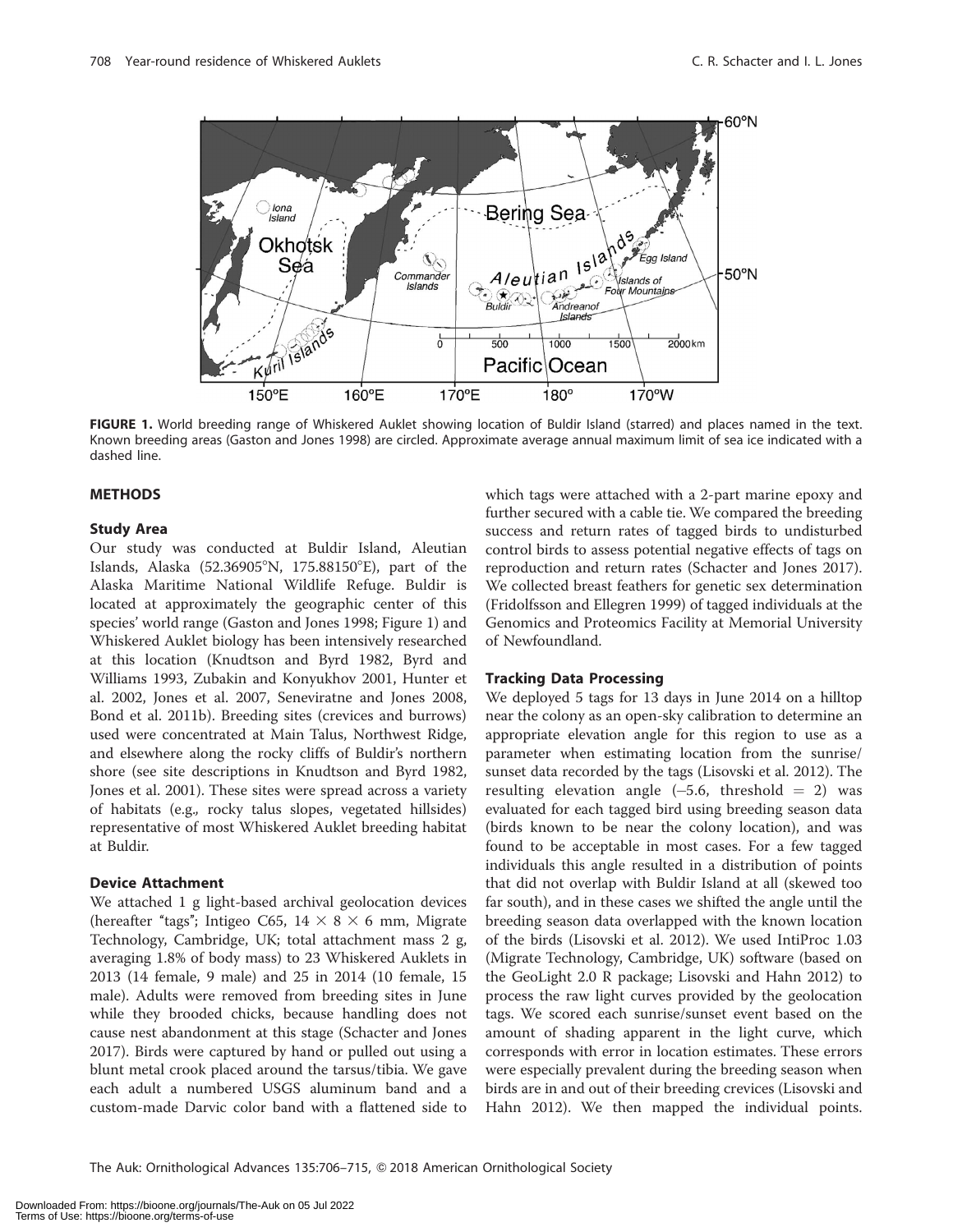Obvious outliers that were also associated with a low score due to tag shading were removed a priori, as were points during the equinoxes (September 9–October 18, February 24–April 4) when day lengths around the planet are too similar for reliable estimates of latitude (Hill and Braun 2001). We smoothed the data twice (Phillips et al. 2004), using a running average including the points immediately before and after, with fixed origin points at the beginning and end of each track and of equinox exclusion periods (Hedd et al. 2012). To map the resulting location points, we created a kernel density estimation surface in Geospatial Modelling Environment (Beyer 2015), using the plug-in method for bandwidth selection (Sheather and Jones 1991, Jones et al. 1996) and a cell size of 1 km. We then calculated percent volume contours representing 25%, 50%, and 80% of locations for display purposes. As a control to evaluate the accuracy of the tags, we deployed 5 tags on a pole 1 m above the ground at  $52.36905^{\circ}$ N, 175.88150°E from August 2013 to May 2014 ( $\sim$ 11 mo) near where birds were tagged. Data from these control tags were processed in the same way as the bird-borne tags.

#### Immersion Data

In order to quantify time spent dry (assumed to indicate roosting on land or flying; see Discussion), C65 tags on auklets were programmed to record whether or not the tag was wet (immersed in salt water) every 30 s using a conductivity sensor (Fox 2015). Using R 3.1.1 (R Core Team 2014; script adapted from Hedd et al. 2014), we processed the data from each individual to determine the percent of time spent dry during each day or night period (based on the sunrise/sunset times recorded by the tags). We then calculated an average across all birds for each period and plotted the pattern of percent of time dry across the 11 mo deployment.

#### Audio Recordings

In order to further quantify Whiskered Auklets' yearround activity near their breeding sites, we made and analyzed automated nocturnal sound recordings for the entire nonbreeding season. Whiskered Auklets are highly vocal at Buldir at night during the breeding season (May– July; Byrd and Williams 1993, Seneviratne et al. 2009), so we inferred that vocal activity might indicate colony attendance at other times of year. We deployed 2 Song Meter SM2 recording units (Wildlife Acoustics, Maynard, Massachusetts, USA) from July 2014 to May 2015 at sheltered areas of high Whiskered Auklet breeding site density at Main Talus, Buldir Island. Song Meters were programmed to record every 5 days throughout the nonbreeding season, and recordings were made in six 5 min bouts during times of peak Whiskered Auklet nocturnal surface activity (3 at 30-min intervals leading up to sunrise, and 3 at 1-hr intervals after sunset). We scored each 5-min recording for background noise (from wind and waves) on a scale of 0–6, and calculated the average noise score for each night. Recordings ranged from being almost completely free of noise (score of 0) to being completely unusable due to static from high winds and precipitation (score of 6). We confirmed the presence of Whiskered Auklet vocalizations in recordings by reviewing spectrograms using Song Scope 4.1.3A (Wildlife Acoustics, Maynard, Massachusetts, USA), and listening to all potential vocalizations for verification. We then gave each day a presence score (0–6) based on how many of the 6 recordings that day contained Whiskered Auklet calls, which was then plotted alongside noise scores for context.

# RESULTS

We recovered tags from 17 Whiskered Auklets (2013– 2014: 7 females and 5 males; 2014–2015: 3 females and 2 males). Tag recovery rate was significantly lower for 2014– 2015 (20%) compared to 2013–2014 (52%; Fisher's Exact test,  $P = 0.03$ ), with no difference in recovery rate between sexes ( $P = 0.6$ ). We arrived late at Buldir in 2015 due to weather delays (first tag retrieval June 3, 2015, compared to May 30, 2014), and some of the disparity in tag recovery rate between years was caused by missed recapture opportunities for birds whose nesting attempt failed early in the incubation phase (see more detailed discussion below and in Schacter and Jones 2017).

#### Tracking Data

Whiskered Auklet tracking data (Figure 2A) form an elliptical distribution similar to that of stationary control tags (Figure 2B), but with greater spread due to more variable shading (Phillips et al. 2004). Recorded positions of stationary control tags were, on average, 120 km (coefficient of variation  $CV = 0.96$ ,  $n = 2,217$ ) from the known location (113 km in latitude,  $CV = 1.04$ ,  $n = 2.217$ ; 24 km in longitude,  $CV = 0.77$ ,  $n = 2,217$ ). Whiskered Auklet positions averaged 212 km (CV = 0.88,  $n = 8,049$ ) from the colony (199 km in latitude,  $CV = 0.95$ ,  $n = 8,049$ ; 49 km in longitude,  $CV = 0.99$ ,  $n = 8,049$ ).

# Immersion Data

Our immersion data show that Whiskered Auklets were at sea during the day for most of the year (Figure 3). Virtually all nighttime readings showed that the tags were continuously dry at night, indicating nocturnal land roosting year-round, with increases in daytime dry readings during the breeding season (Figure 3), peaking during incubation (May/June) and tapering off during chick-rearing (June/July). Tagged birds were dry at night, with the exception of regularly spaced spikes in wet readings, coinciding with the timing of full moons (Figure 4A). These trips to sea at night are more evident in a plot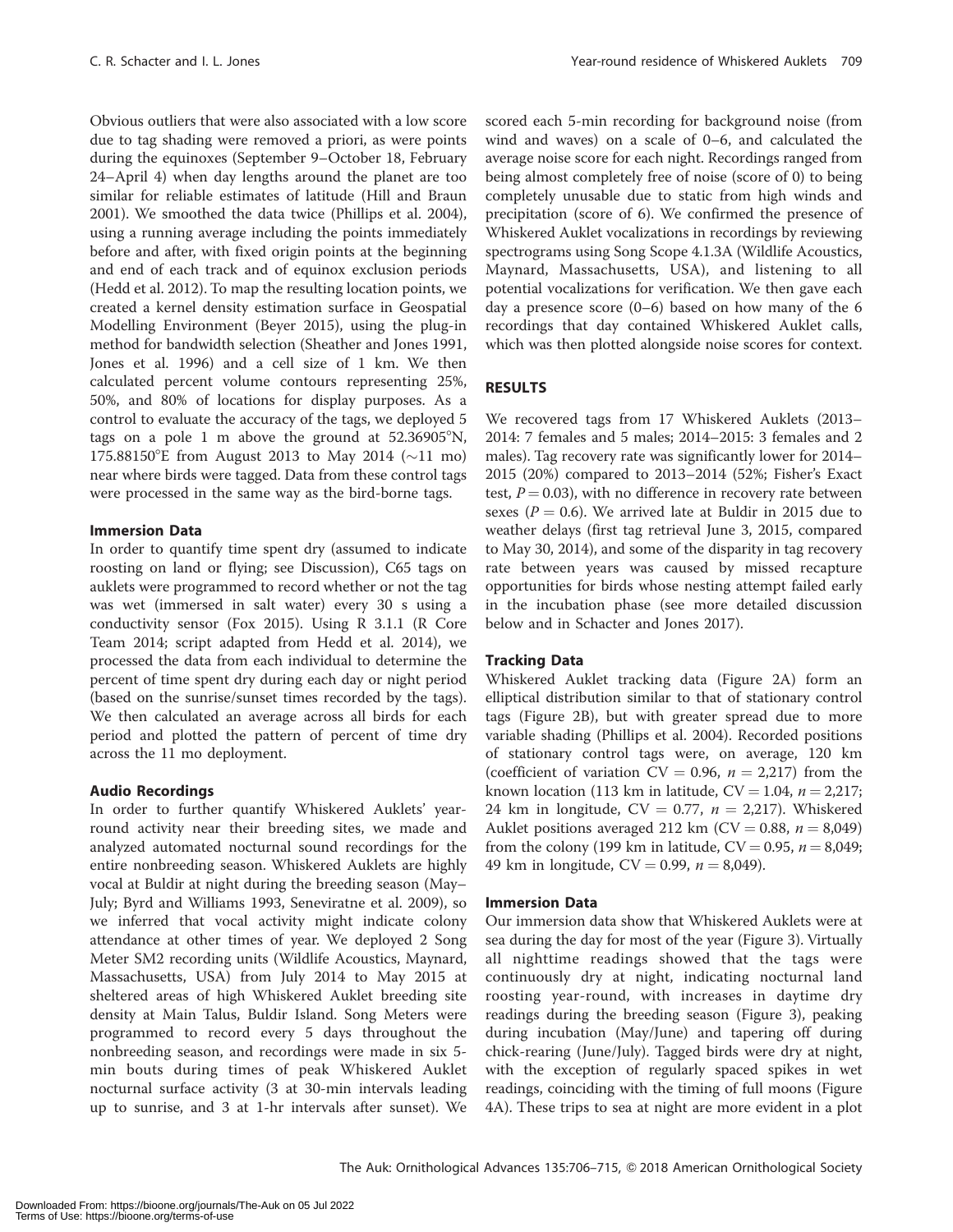

FIGURE 2. Year-round position data from Intigeo C65 light-based archival geolocation tags from Buldir Island Alaska during 2013– 2015: (A) Whiskered Auklets ( $n = 17$ ); (B) stationary control tags ( $n = 5$ ). Percent volume contours displayed for 25% (dark gray), 50% (light gray), and 80% (black outline) of points. Tag position error in latitude is inherently  $\sim$  5 $\times$  larger than for longitude.

overlaying all individual data (Figure 4A) than in the averages (Figure 3), because there was a lot of variation among individuals in the timing and occurrence of these trips. At the height of winter, Whiskered Auklets averaged up to 14 hr/night on land (Figure 4B).

#### Audio Recordings

One of the Song Meters failed. The second produced 251 individual recordings totaling 1,255 min from July 29,



FIGURE 3. Daily proportion (%) of time spent dry (not immersed in seawater) for Whiskered Auklets equipped with Intigeo C65 tags at Buldir Island, Alaska, averaged across all individuals (2013–2014:  $n = 12$ ; 2014–2015:  $n = 5$ ), separated into day ( $\circ =$ local sunrise to sunset) and night  $($  = local sunset to sunrise) periods. Note: data from the 2 years of the study are from different individuals.

2014, to April 1, 2015. The predominant call types detected were "beedoo" calls (Seneviratne et al. 2009). The latest date at which we could confirm the presence of adult Whiskered Auklets at this part of the colony using vocalizations was October 9, 2014, and the earliest March 8, 2015. Most calls were detected in dawn recordings in summer/fall (91%) and in dusk recordings in spring (71%) (Figure 5). Even during the breeding season, when Whiskered Auklets were known to be present in the area, only 43% of recordings contained identifiable calls.

#### **DISCUSSION**

Data from our 17 tracking tags showed that Whiskered Auklets breeding at Buldir were distributed close to the island throughout 2013–2015, including the nonbreeding season. The birds' leg-mounted tags were dry at night yearround, except for occasional nighttime wet records during full moon periods. We infer from this pattern that our tagged birds from Buldir roosted on land at night every night year-round with no departures except for nocturnal foraging trips during full moons when there was sufficient ambient light and/or stronger tidal currents. Similar lunarassisted nocturnal foraging has been documented for albatrosses (Phalan et al. 2007) and other auks (Thickbilled Murres [Uria lomvia]: Jones et al. 2002, Paredes et al. 2008; Common Murres: Regular et al. 2011). That birds from which we recovered tags roosted on land at Buldir Island was indicated by the distribution of the geolocation data, which excludes the location of the nearest land on other islands (Kiska, 104 km to the east, and Shemya, 125 km to the west). Audio recordings confirmed their presence at the colony site close to where the birds were

The Auk: Ornithological Advances 135:706-715, © 2018 American Ornithological Society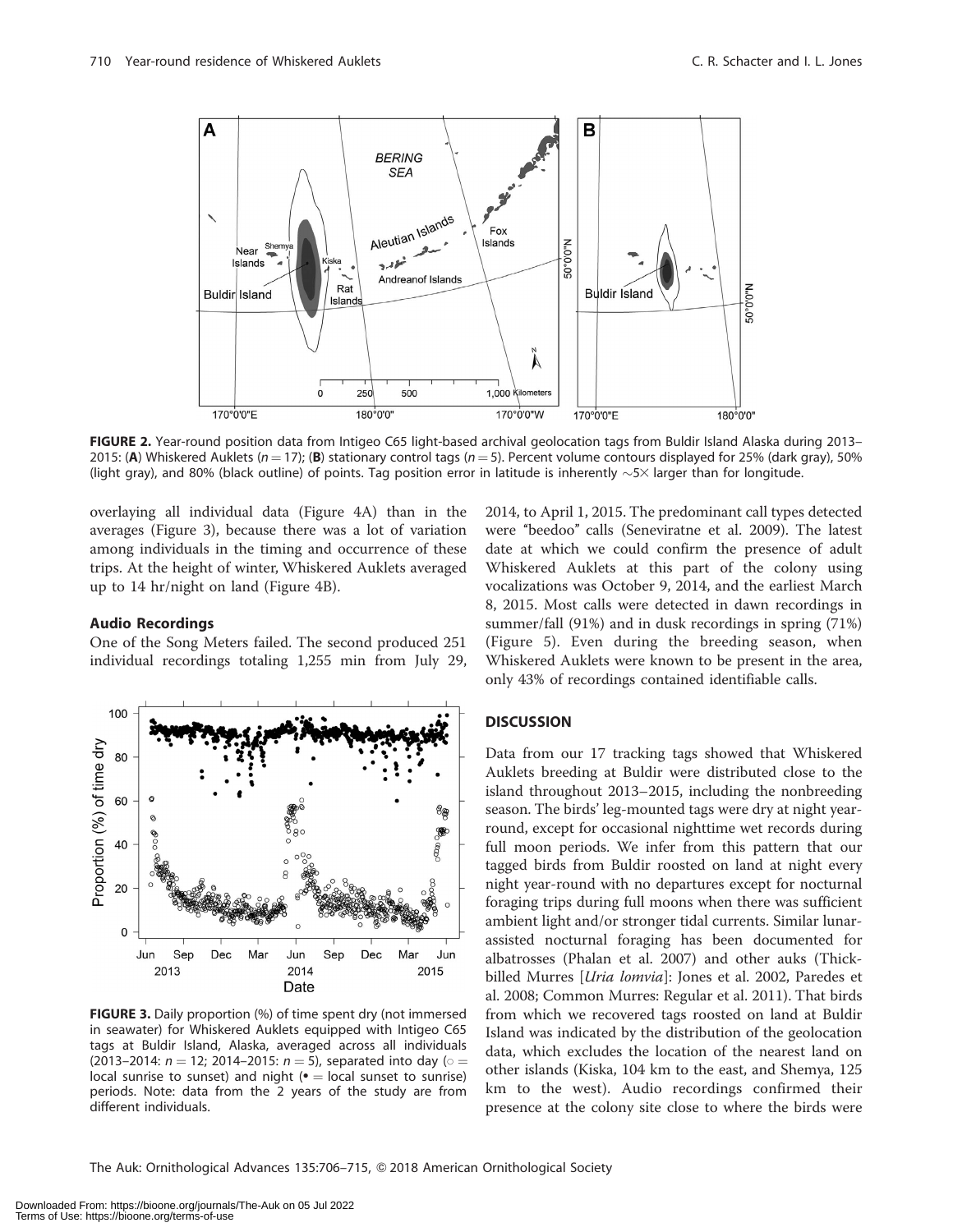

FIGURE 4. (A) Daily proportion (%) of time spent dry (not immersed in seawater) at night for Whiskered Auklets equipped with Intigeo C65 tags at Buldir Island, Alaska, plotted for all individuals (2013–2014:  $n = 12$ ; 2014–2015:  $n = 5$ ). Dashed vertical lines represent timing of full moons. (B) Daily total hours of time spent dry at night (assumed to indicate nocturnal roosting on land) inferred from the same data. Note: data from the 2 years of the study are from different individuals.

tagged from at least early March to mid-October. Taken together, our data provide strong evidence that Whiskered Auklets from this colony are nonmigratory, remaining resident at Buldir Island during the nonbreeding season and roosting on land.

Our tracking data were somewhat limited by the low precision of geolocators relative to other types of tracking tags (Wakefield et al. 2009). However, the average distance recorded of 212 km from the colony is within the range of error (169–400 km) reported for similar bird-borne tags in other studies (Phillips et al. 2004, Shaffer et al. 2005), and is consistent with little or no movement away from Buldir. The longitudinal error of geolocation tags is inherently lower than their latitudinal error (resulting in a north– south elliptical distribution; Hill and Braun 2001), and is sufficient to reject the alternative hypothesis that Whiskered Auklets from this colony dispersed east–west along the Aleutian Islands chain. As Whiskered Auklets prefer shallow water and active tide-rips as foraging areas yearround (Byrd and Williams 1993), significant north–south movement from Buldir into deep basin waters is highly unlikely.



FIGURE 5. Daily scores of Whiskered Auklet vocalization presence in nighttime audio recordings from Buldir Island, Alaska during July 2014 to April 2015 (filled circles, solid line; score of 0–6 indicating how many of the recordings on that day contained at least one identifiable call), plotted alongside background surf/wind noise scores (empty circles, dashed line; noise score 0–6 averaged across the 6 recordings from each day). Curves created using loess smoothing function (span  $=$ 0.25).

As with any tracking study based on attached devices, it is essential to consider potential effects that tag attachment could have on the behavior of interest (Vandenabeele et al. 2011, Robinson and Jones 2014). A comparison of tagged and control Whiskered Auklets at Buldir showed minor decreases in chick growth, and much lower adult return rates in one of two years studied (Schacter and Jones 2017), and so we cannot rule out the possibility that behavior recorded may differ from that occurring naturally in untagged individuals. However, we believe that our lower tag recovery rate in the second year of the study was at least partially related to our delayed arrival at Buldir (due to logistical issues) and consequent missed captures of birds whose nests failed early in incubation, not wholly due to the tags themselves. Compared to highly migratory species like Crested Auklet (Aethia cristatella; Robinson and Jones 2014), Whiskered Auklets' sedentary nature would be expected to render them less susceptible to tag effects as the birds did not make costly long-distance movements (for more detailed discussion of tag effects, see Schacter and Jones 2017).

We concluded that long bouts of dry readings recorded nightly for virtually the entire year resulted from birds roosting nocturnally on land at Buldir Island, if not necessarily near the breeding sites themselves. Given how close Whiskered Auklets remained to Buldir (Figure 2A), it is unlikely they were undertaking sustained continuous flight that would produce the observed dry pattern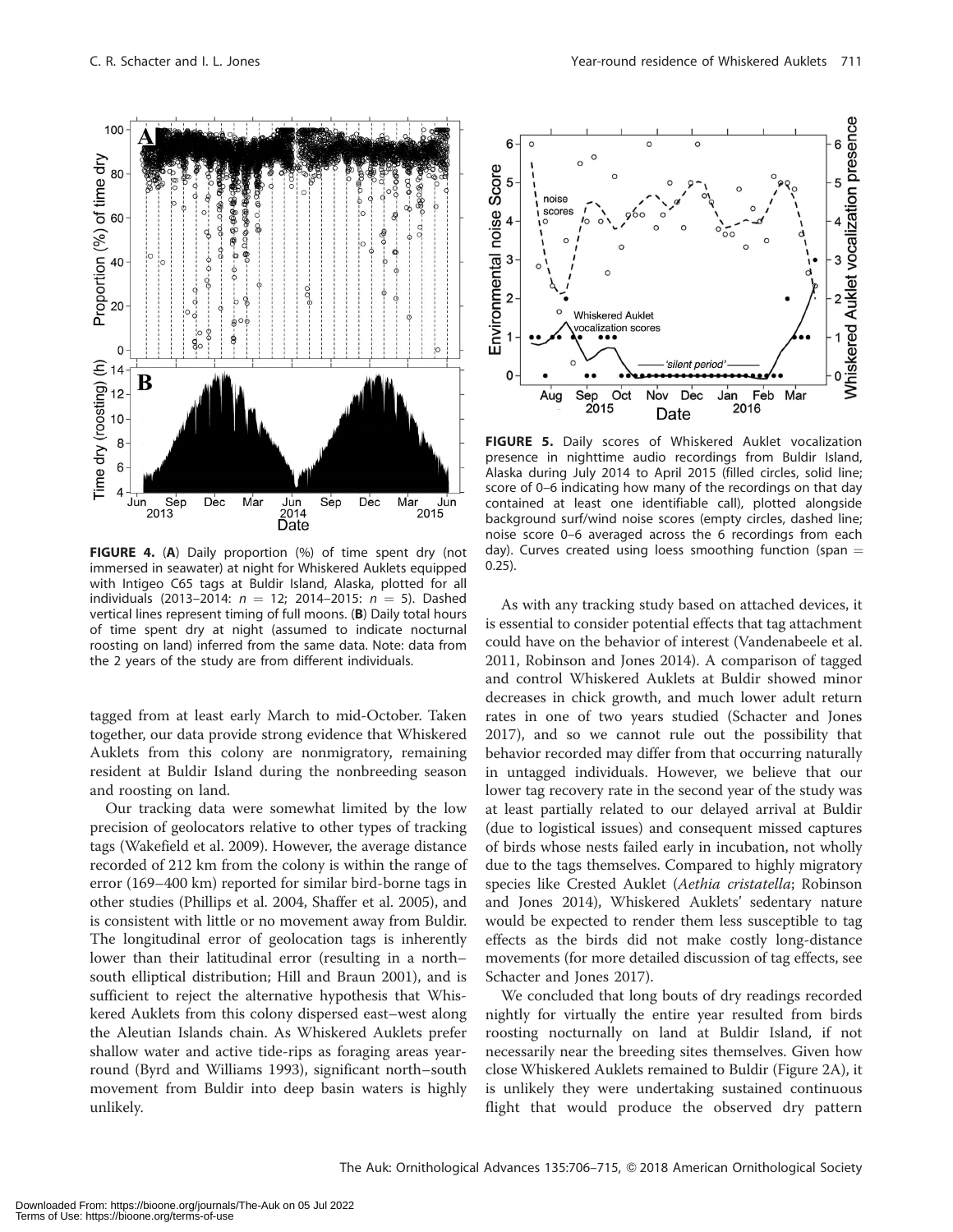(Figures 3 and 4). Dry readings can occur when seabirds tuck their legs out of the water while afloat (e.g., murres: Fifield et al. 2009, Atlantic Puffins [Fratercula arctica]: Harris et al. 2010). However, leg-tucking behavior, although commonly observed in captive Horned Puffins (Fratercula corniculata) and Thick-billed Murres, is rare in captive Parakeet Auklets (Aethia psittacula; D. Zombeck, Curator of Birds, North Carolina Zoo, personal communication), and is unlikely to be responsible for dry readings in our closely related Whiskered Auklets, given their small size, the turbulent nature of the sea surface near Buldir Island, field observations of birds on the water with their legs submerged, the tendency of C65 tags to rotate on the tarsus to a position away from body feathering (I. L. J. personal observation), and the observed pattern of continuous unbroken dry records at night only (Figure 3). Parakeet and Crested auklets monitored at sea far from land with the same wet–dry sensors showed a high frequency of wet readings at night when they were resting on the sea surface (Schacter 2017). It was not possible to tell whether Whiskered Auklets were roosting in the open on cliff ledges, within crevices away from their breeding sites, or at their breeding sites in winter (as they do in summer; C. R. S. and I. L. J. personal observations). However, large deposits of weathered excrement within and just outside some breeding sites (C. R. S. and I. L. J. personal observation) might have resulted from the birds taking shelter underground in or near their nests. Blockage of some sites by snow may occur (e.g., at Main Talus), but low elevations at Buldir receive little snow in most years and snow is unlikely to accumulate in the steep terrain of most Whiskered Auklet breeding habitat and adjacent cliffs. We suggest that their roosting behavior may be a behavioral adaptation to reduce metabolic costs by avoiding cold water when not foraging, and also avoiding activity during times of day when darkness would render foraging unprofitable. Future work could use wet–dry data to examine swimming/roosting patterns of individuals in more detail.

Our sound recordings from breeding areas at Buldir suggest a lack of Whiskered Auklet vocalizing near the recording device during November–February (4 winter months), where birds vocalized March–October. The nature of Whiskered Auklet habitat (cliffs and steep slopes overlooking rocky shoreline) made it difficult to deploy automated recording devices in a suitably sheltered location, so many recordings were too noisy due to surf and wind to detect birds, even during the breeding season when large numbers were known to be present. Therefore we believe that our recordings could have missed some calling birds, and so lack of detections does not definitively indicate absence. However, our results were also consistent with Whiskered Auklets not vocalizing much, if at all, on land during the nonbreeding season, for example, if they

underwent torpor (Schleucher 2004) to conserve energy. Alternatively, it is equally likely that the 4-mo vocalization gap resulted from birds in the winter roosting on cliffs or otherwise away from the breeding site area that we monitored. Whiskered Auklets are routinely observed in summer at night roosting on cliff ledges not directly connected to breeding crevices at Buldir (I. L. J. personal observation) and also at Egg Island in the eastern Aleutian Islands (Jones and Seneviratne 2005). There was nothing in the immersion or tracking data to suggest that the absence of calls in our recordings between November and February represents an actual departure from the island, although the full-moon trips to sea were most noticeable during this period (Figures 3 and 4). Exactly where on Buldir Whiskered Auklets roost during November–February could be verified using VHF radio tags and a year-round VHF logging system as used by Wails (2016) at Gareloi Island for Crested Auklets.

We cannot generalize about the species as a whole based on data from one colony. Whiskered Auklets differ in size, ornamentation, and behavior across their range (Byrd and Williams 1993, Zubakin and Konyukhov 2001, Jones et al. 2002), so our results indicating sedentary behavior should be interpreted cautiously. However, Whiskered Auklets across the Aleutians have been shown to be similar in many ways. Breeding season observations of nocturnal activities at several colonies, including Egg Island, Ulak Island (Andreanof Islands), Kanaga Island, Gareloi Island, and Kiska Island (Gaston and Jones 1998, Jones and Seneviratne 2005) are consistent with behavioral observations at Buldir. Additionally, all recorded Aleutian sightings of Whiskered Auklets at sea have been concentrated close to land and near known or suspected breeding sites (Byrd and Williams 1993, Piatt and Drew 2015). A rangewide pattern of residence near breeding colonies without long-distance movement (leading to a lack of mixing among populations) would be consistent with the high levels of genetic divergence in Whiskered Auklets recently described by Pshenichnikova et al. (2017). Nevertheless, some variability in movement activity across the species' breeding range is expected because breeding islands in the Okhotsk Sea (Iony Island and Penzhina Bay; Figure 1) are surrounded by heavy pack ice cover in winter (Nihashi et al. 2009). Migration to and from these sites would appear to be inevitable, although these birds could still roost on land at nearby ice-free locations such as the Kurile Islands, part of the species' breeding range (Gaston and Jones 1998; Figure 1). Okhotsk Whiskered Auklets also differ from Aleutian populations in morphology (larger body size and ornaments; Pshenichnikova et al. 2017) and colony attendance (diurnal instead of nocturnal; Andreev et al. 2012).

Further research is required to determine whether winter residence is the norm for Whiskered Auklets at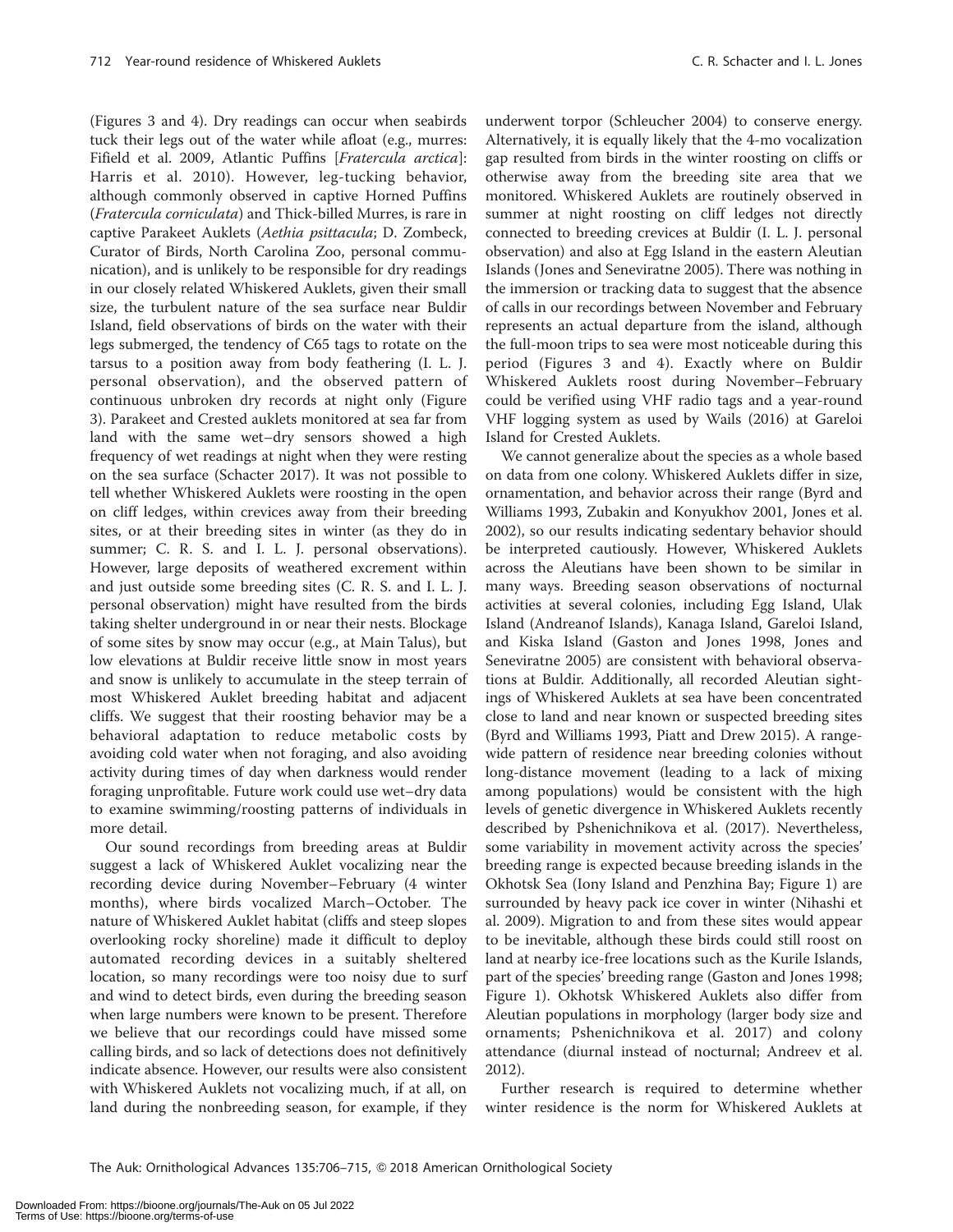other colonies, as seems likely in the rest of their Aleutian range. However, undertaking a similar study at other colonies will be challenging. Successful tag deployment and recovery for Whiskered Auklets requires opportunities to capture and reliably recapture individuals from breeding sites (rock crevices, mostly on cliffs), limiting opportunities to carry out work on other islands as these are largely inaccessible. Nevertheless, Iona Island (priority) in the Okhotsk Sea, Gareloi Island, and sites in the Andreanof Islands near Little Tanaga Island, in the Aleutian Islands, are likely viable candidates for future work. Whiskered Auklets' inactivity during long hours of nocturnal roosting (e.g., at Buldir up to 14 hr per night in December) also merits an investigation of whether they use torpor (Schleucher 2004) to conserve energy.

Whiskered Auklets are vulnerable to fatal nocturnal attraction to artificial lights on vessels (Byrd and Williams 1993, Gaston and Jones 1998, I. L. J. personal observation.). For example, in one event at the Islands of Four Mountains in November 1964, an estimated 1,140 Whiskered Auklets were attracted to the lights of an anchored fishing vessel and killed (Dick and Donaldson 1978), the number of dead recovered representing a substantial proportion of the estimated population at Buldir Island at that time (1,000– 1,500 pairs; Byrd and Day 1986). The presence of this species near shore may also place them at greater risk from oil spills due to shipping traffic through Aleutian passes (Renner and Kuletz 2015). Our results underline the imperative for wildlife managers to consider the risk to Whiskered Auklets of such events at or near their breeding colonies year-round. Our conclusions regarding extensive roosting on land also highlight the conservation concern outlined by Williams et al. (2003) about Whiskered Auklets' increased vulnerability to introduced mammalian predators like foxes, especially during the winter when few other prey species remain accessible on land.

The Whiskered Auklet may provide us with a rare example of a nonmigratory seabird, and its year-round use of land stretches the definition of ''seabird'' as a concept. When combined with its congeners, which fall along a continuum including dispersive and long-distance migrations (Robinson and Jones 2014, Robinson 2015, Schacter 2017), this system has the potential for interesting future investigations into the topic of migration.

# ACKNOWLEDGMENTS

Invaluable help with fieldwork was provided by K. Robbins, C. Stephenson, and M. Webb. Thanks also to D. Schneider, A. Bath, D. Costa, Y. Wiersma, and W. Montevecchi for helpful comments on earlier versions of this manuscript, to E. Miller and D. Wilson for advice regarding Song Meter data, to A. Hedd and P. Regular for providing the R code we adapted for

the analysis of the immersion data, and to J. Fox for advice about geolocator deployment and analysis.

Funding statement: Financial support was provided by the Natural Sciences and Engineering Research Council of Canada (Discovery Grant to I. L. J.), North Pacific Research Board (NPRB publication #664) grants to I. L. J. (Project #1212) and C. R. S. (Graduate Student Research Award), and the Northern Scientific Training Program of Polar Knowledge Canada. Crucial logistical support was provided by the Alaska Maritime National Wildlife Refuge. None of the funders had any influence on the content of the submitted or published manuscript. None of the funders require approval of the final manuscript before submission or publication. Data are deposited with the North Pacific Research Board ([www.](http://www.nprb.org) [nprb.org\)](http://www.nprb.org).

Ethics statement: Our research was conducted under U.S. federal Master Banding Permit #22181 held by I. L. J., and in compliance with the animal care regulations of Memorial University of Newfoundland, IACC (protocols 12-01-ILJ to 15-01-ILJ).

Author contributions: I. L. J. conceived the study. C. R. S. and I. L. J. designed the methods, collected data, and conducted the research. C. R. S. analyzed the data. C. R. S. and I. L. J. led in writing the paper. I. L. J. and C. R. S. contributed substantial resources.

# LITERATURE CITED

- Ainley, D. G., and R. J. Boekelheide (1990). Seabirds of the Farallon Islands: Ecology, Dynamics and Structure of an Upwelling-System Community. Stanford University Press, Stanford, CA, USA.
- Andreev, A. V., S. P. Kharitonov, and Y. A. Sleptsov (2012). Seabirds of Saint Jonah's Island (the Sea of Okhotsk). Zoologicheskii Zhurnal 91:843–855.
- Beyer, H. L. (2015). Geospatial Modelling Environment (Version 0.7.4.0). Available at <http://www.spatialecology.com/gme>
- Bond, A. L., I. L. Jones, W. J. Sydeman, H. L. Major, S. Minobe, J. C. Williams, and G. V. Byrd (2011a). Reproductive success of planktivorous seabirds in the North Pacific is related to ocean climate on decadal scales. Marine Ecology Progress Series 424:205–218.
- Bond, A. L., I. L. Jones, J. C. Williams, and G. V. Byrd (2011b). Diet of auklet chicks in the Aleutian Islands, Alaska: Similarity among islands, interspecies overlap, and relationships to ocean climate. Journal of Ornithology 153:115–129.
- Bridge, E. S., K. Thorup, M. S. Bowlin, P. B. Chilson, R. H. Diehl, R. W. Fléron, P. Hartl, R. Kays, J. F. Kelly, W. D. Robinson, and M. Wikelski. (2011). Technology on the move: Recent and forthcoming innovations for tracking migratory birds. BioScience 61:689–698.
- Byrd, G. V., and R. H. Day (1986). The avifauna of Buldir Island, Alaska. Arctic 39:109–118.
- Byrd, G. V., and D. D. Gibson (1980). Distribution and population status of Whiskered Auklet in the Aleutian Islands, Alaska. Western Birds 11:135–140.
- Byrd, G. V., and J. C. Williams (1993). Whiskered Auklet (Aethia pygmaea). In The Birds of North America Online (P. G. Rodewald, Editor). Cornell Lab of Ornithology, Ithaca, NY, USA. <https://doi.org/10.2173/bna.76>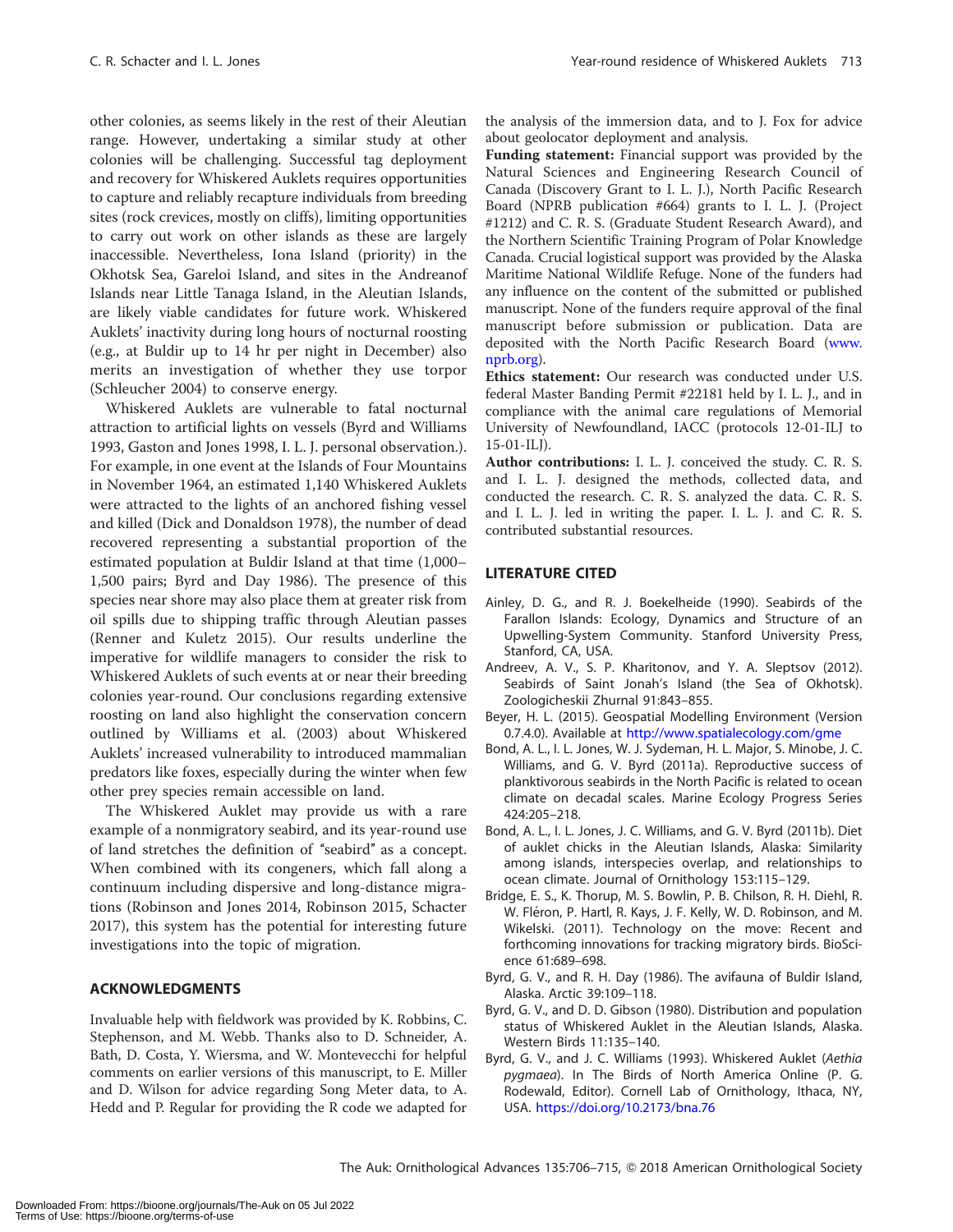- Dick, M. H., and W. Donaldson (1978). Fishing vessel endangered by Crested Auklet landings. The Condor 80:235–236.
- Egevang, C., I. J. Stenhouse, R. A. Phillips, A. Petersen, J. W. Fox, and J. R. D. Silk (2010). Tracking of Arctic terns Sterna paradisaea reveals longest animal migration. Proceedings of the National Academy of Sciences USA 107:2078–2091.
- Fifield, D. A., K. D. Baker, R. Byrne, G. J. Robertson, C. Burke, H. G. Gilchrist, A. Hedd, M. L. Mallory, L. A. McFarlane Tranquilla, P. M. Regular, et al. (2009). Modelling seabird oil spill mortality using flight and swim behavior. Environmental Studies Research Funds Report No. 186. Canadian Wildlife Service, Dartmouth, NS, Canada.
- Fox, J. W. (2015). Intigeo Series Geolocator. Migrate Technology Ltd., Coton, Cambridge, UK. [www.migratetech.co.uk/](http://www.migratetech.co.uk/IntigeoSummary.pdf) [IntigeoSummary.pdf](http://www.migratetech.co.uk/IntigeoSummary.pdf)
- Fridolfsson, A.-K., and H. Ellegren (1999). A simple and universal method for molecular sexing of non-ratite birds. Journal of Avian Biology 30:116–121.
- Garthe, S., K. Ludynia, O. Hüppop, U. Kubetzki, J. F. Meraz, and R. W. Furness (2012). Energy budgets reveal equal benefits of varied migration strategies in Northern Gannets. Marine Biology 159:1907–1915.
- Gaston, A. J., and I. L. Jones (1998). Bird Families of the World: The Auks (Alcidae). Oxford University Press, Oxford, UK.
- Harris, M. P., and S. Wanless (1990). Breeding status and sex of Common Murres (Uria aalge) at a colony in autumn. The Auk 107:603–628.
- Harris, M. P., F. Daunt, M. Newell, R. A. Phillips, and S. Wanless (2010). Wintering areas of adult Atlantic puffins Fratercula arctica from a North Sea colony as revealed by geolocation technology. Marine Biology 157:827–836.
- Hedd, A., W. A. Montevecchi, H. Otley, R. A. Phillips, and D. A. Fifield (2012). Trans-equatorial migration and habitat use by Sooty Shearwaters Puffinus griseus from the South Atlantic during the nonbreeding season. Marine Ecology Progress Series 449:277–290.
- Hedd, A., W. A. Montevecchi, R. A. Phillips, and D. A. Fifield (2014). Seasonal sexual segregation by monomorphic Sooty Shearwaters Puffinus griseus reflects different reproductive roles during the pre-laying period. PLOS One 9:e85572.
- Hill, R. D., and M. J. Braun (2001). Geolocation by light level, the next step: Latitude. In Electronic Tagging and Tracking in Marine Fisheries (J. R. Sibert and J. L. Nielsen, Editors). Springer, Dordrecht, Netherlands. pp. 315–330.
- Hunter, F. M., I. L. Jones, J. Williams, and G. V. Byrd (2002). Breeding biology of the Whiskered Auklet at Buldir Island, Alaska. The Auk 119:1036–1051.
- Jones, I. L., and S. Seneviratne (2005). Status, behavior and demography of Whiskered Auklets (Aethia pygmaea) at Egg Island, Aleutian Islands, Alaska in 2005. Unpublished report. Alaska Maritime National Wildlife Refuge, Homer, AK.
- Jones, I. L., G. S. Fraser, S. Rowe, S. Carr, and P. Taylor (2002). Different patterns of parental effort by female and male Thick-billed Murres (Uria lomvia) at a low Arctic colony. The Auk 119:1064–1074.
- Jones, I. L., F. M. Hunter, G. J. Robertson, J. C. Williams, and G. V. Byrd (2007). Covariation among demographic and climate parameters in Whiskered Auklets Aethia pygmaea. Journal of Avian Biology 38:450–461.
- Jones, I. L., N. B. Konyukhov, J. C. Williams, and G. V. Byrd (2001). Parakeet Auklets (Aethia psittacula), version 2.0. In The Birds

of North America (P. G. Rodewald, Editor). Cornell Lab of Ornithology, Ithaca, NY, USA. <https://doi.org/10.2173/bna.594>

- Jones, M. C., J. S. Marron, and S. J. Sheather (1996). A brief survey of bandwidth selection for density estimation. Journal of the American Statistical Association 91:401–407.
- Knudtson, E. P., and G. V. Byrd (1982). Breeding biology of Crested, Least, and Whiskered auklets on Buldir Island, Alaska. The Condor 84:197–202.
- Lisovski, S., and S. Hahn (2012). GeoLight Processing and analysing light-based geolocator data in R. Methods in Ecology and Evolution 3:1055–1059.
- Lisovski, S., C. M. Hewson, R. H. G. Klaassen, F. Korner-Nievergelt, M. W. Kristensen, and S. Hahn (2012). Geolocation by light: Accuracy and precision affected by environmental factors. Methods in Ecology and Evolution 3:603–612.
- Murie, O. J. (1959). Fauna of the Aleutian Islands and Alaska Peninsula. U.S. Fish and Wildlife Service, Washington, DC.
- Nelson, J. B. (1980). Seabirds: Their Biology and Ecology. Hamlyn Press, London, UK.
- Nelson, J. B. (2005). Bird Families of the World: Pelicans, Cormorants, and their Relatives Pelecanidae, Sulidae, Phalacrocoracidae, Anhingidae, Fregatidae, Phaethontidae. Oxford University Press, Oxford, UK.
- Nihashi, S., K. I. Ohshima, T. Tamura, Y. Fukamachi, and S. Saitoh (2009). Thickness and production of sea ice in the Okhotsk Sea coastal polynyas from AMSR-E. Journal of Geophysical Research 114:C10025.
- Paredes, R., I. L. Jones, D. J. Boness, Y. Tremblay, and M. Renner (2008). Sex specific differences in diving behavior of two sympatric Alcini species: Thick-billed Murres and Razorbills. Canadian Journal of Zoology 86:610–622.
- Phalan, B., R. A. Phillips, J. R. D. Silk, V. Afanasyev, A. Fukuda, J. Fox, P. Catry, H. Higuchi, and J. P. Croxall (2007). Foraging behavior of four albatross species by night and day. Marine Ecology Progress Series 340:271–286.
- Phillips, R. A., J. R. D. Silk, J. P. Croxall, V. Afanasyev, and D. R. Briggs (2004). Accuracy of geolocation estimates for flying seabirds. Marine Ecology Progress Series 266:265–272.
- Piatt, J. F., and G. S. Drew (2015). North Pacific Pelagic Seabird Database (Edition 2.0). U.S Geological Survey, Alaska Science Center Marine Ecosystems Program. Available at [https://dx.](https://dx.doi.org/10.5066/F7WQ01T3) [doi.org/10.5066/F7WQ01T3](https://dx.doi.org/10.5066/F7WQ01T3)
- Pshenichnikova, O. S., A. V. Klenova, P. A. Sorokin, N. B. Konyukhov, A. V. Andreev, S. P. Kharitonov, V. A. Zubakin, Y. B. Artukhin, and C. R. Schacter (2017). Population differentiation in Whiskered Auklets Aethia pygmaea: Do diurnal and nocturnal colonies differ in genetics, morphometry and acoustics ? Journal of Avian Biology 48:1047–1061.
- R Core Team. (2014). R: A Language and Environment for Statistical Computing. R Foundation for Statistical Computing, Vienna, Austria. <http://www.R-project.org/>
- Regular, P. M., A. Hedd, and W. A. Montevecchi (2011). Fishing in the dark: A pursuit-diving seabird modifies foraging behavior in response to nocturnal light levels. PLOS One 6(10):e26763.
- Renner, M., and K. J. Kuletz (2015). A spatial analysis of the oiling risk from shipping traffic to seabirds in the Aleutian Archipelago. Marine Pollution Bulletin 101:127–136.
- Renner, M., G. L. Hunt, J. F. Piatt, and G. V. Byrd (2008). Seasonal and distributional patterns of seabirds along the Aleutian Archipelago. Marine Ecology Progress Series 357:301–311.

The Auk: Ornithological Advances 135:706-715, © 2018 American Ornithological Society